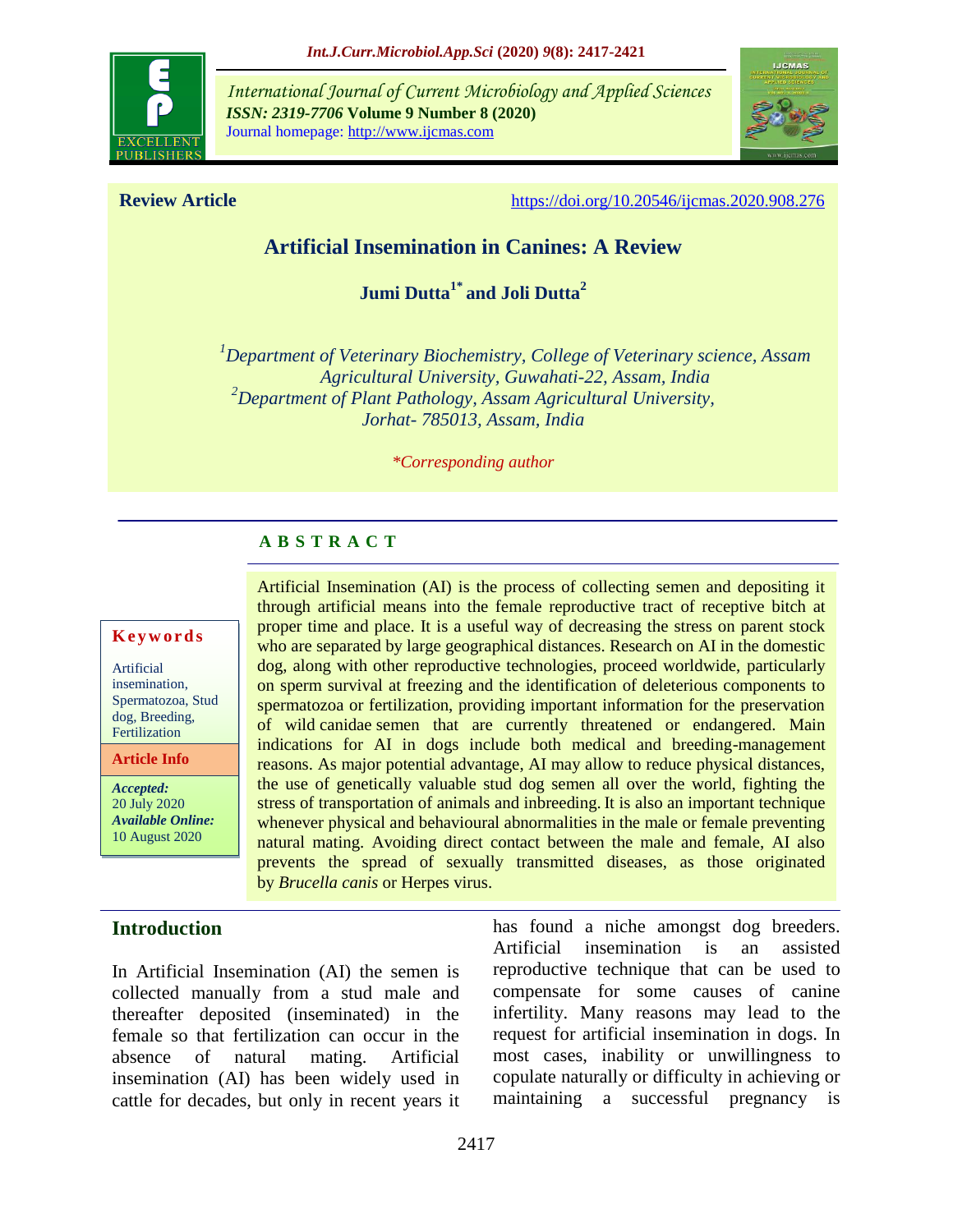involved in the decision to seek help<sup>9</sup> It is most frequently carried out by experienced inseminators or by vets in practice. The competence of the operator to perform the procedures is essential to avoid all techniquerelated ethical constraints to the use of AI in dogs. Before offering canine AI services, practitioners ought to specialised themselves, acquiring profound knowledge of the reproductive physiology and pathology of the species and the skills to collect semen and to inseminate the female without risking animal health or welfare. Ensuring that both the male and female are healthy. The general health of the male and female dog is assessed with a breeding soundness and prebreeding examination, respectively.<sup>10</sup> Only healthy animals without heritable genetic defects should be considered for artificial insemination. Information concerning possible heritable diseases should be obtained by questioning the owner. A general physical examination should be performed before, not at the time of, insemination to identify any problems. The semen quality should be ascertained well in advance of the insemination procedure. Poor-quality semen may result in an unsuccessful pregnancy or contribute to small litter sizes.<sup>2</sup>

# **History of AI**

The history of artificial insemination (AI) began with the discovery of spermatozoa in semen by Antony Van Leeuwenhoek in 1677

First AI dates back to 1322 where Arabian horses were artificially bred

It was more than a hundred years later that artificial insemination was accomplished successfully

This first AI was performed by Lazzaro Spallanzani in 1780 by inseminating a bitch which later gave birth to three pups. He is

also called as "Father of modern artificial insemination".

1914- G. Amantia, professor of human physiology at University of Rome developed the first artificial vagina for collection of semen from dog.

1937- Danish veterinarians developed the first rectovaginal/cervical fixation method of AI.

1940- Philips and Lardy developed egg yolk phosphate diluter for preserving fertility and motility of refrigerated bull spermatozoa.

# **Objective of AI in canines**

AI is generally reserved for valuable purebred dogs that are unable to conceive through natural means due to various problems like

Abnormal vulvar or vaginal conformation Aggression

Male has poor sex drive or weakness or pain when mounting due to arthritis or prostatic disease

Geographic constraints

For some dogs, natural breeding is unsuccessful and artificial methods are required

# **AI technique**

Begins with collection of semen from male.Semen collection should be performed before the physical exam or any stressful procedures on the stud, or can be booked to another day.<sup>4</sup>Collection of semen should be prepared in advance, and interval between collections or between the natural mating and collection, should be registered, if the male is regularly used. Ideal intervals between collections are 2 to 5 days, whilst intervals longer than 10 days may result in an increased number of morphological abnormalities and decreased motility.<sup>6</sup>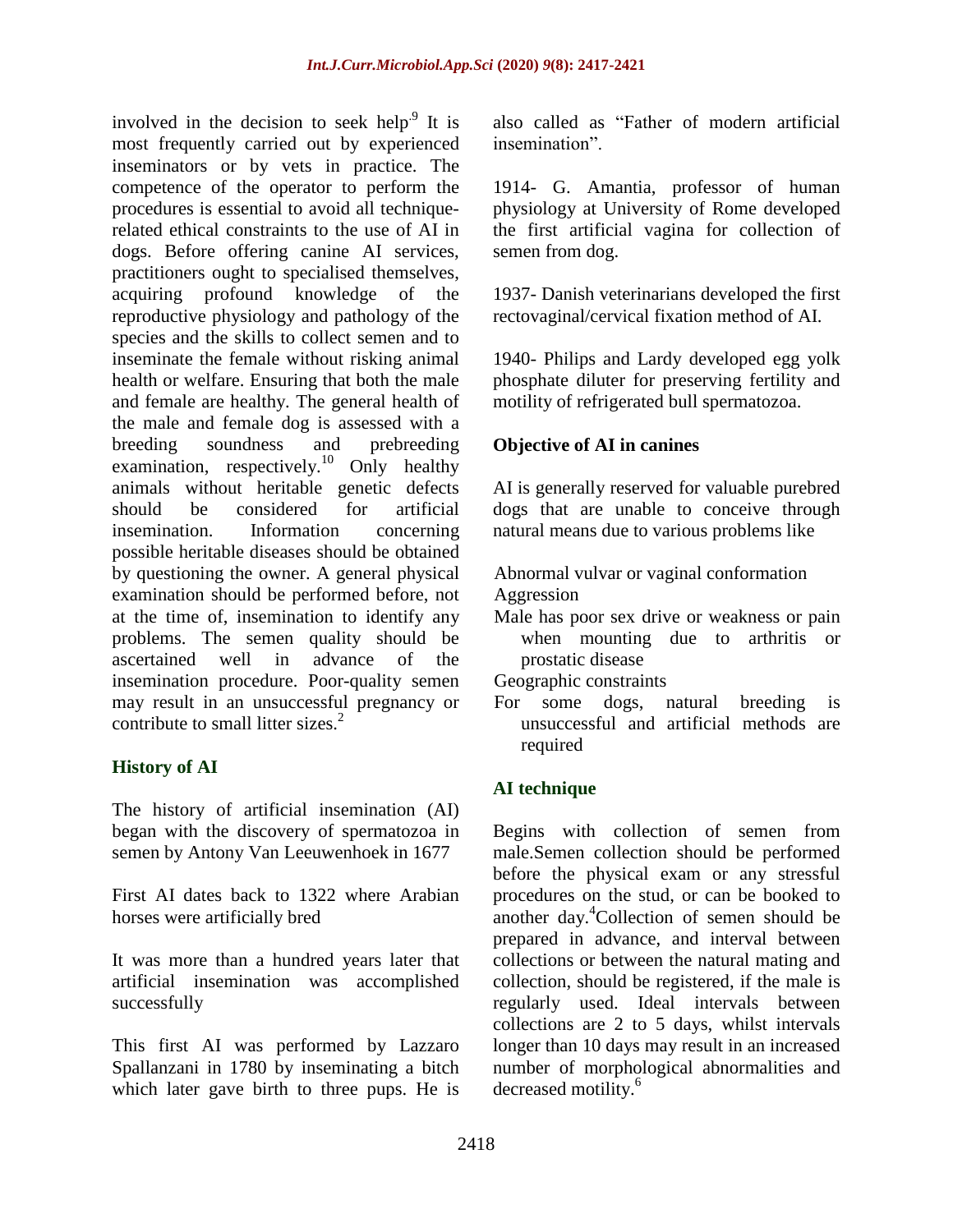Semen can be used fresh (chilled and used within 24 hours) or frozen.

More processing of semen, less likely it will result in fertilization.

A semen extender fluid can be added to nourish semen (different extenders for fresh or frozen semen are used)

Fresh, chilled, or frozen semen may be used for artificial insemination. Semen is collected from male dogs using an artificial vagina and manual stimulation. Latex products should be avoided because latex has been reported to decrease sperm motility. $<sup>1</sup>$ </sup>

Collected sperm should be analyzed for numbers, viability, motility, and morphology. $4,5$  The conception rate is best with fresh semen (80%), followed by chilled  $(60\%)$  and frozen  $(50\%$  to  $60\%)$ , but may vary according to the insemination technique used and the skill of the operator. The conception rate also depends on the proper handling of the semen and the fertility of the bitch.

## **Volume of semen required**

It depends on the size of the female:

Bitches less than 10 lbs need 1.5-3 mls of semen per insemination.

Bitches 10-50 lbs need 3-5 mls of semen Bitches over 50 lbs need 5-8 mls of semen

#### **Evaluation of semen**

Biological tests:

Normal forward or progressive motility of spermatozoa

Normal morphology of spermatozoa (head, mid-piece and tail)

Normal concentration of live spermatozoa

#### **Physical tests**

Colour: When analysing the colour, one should be aware of the method of collection, as colour varies with the fraction to be analysed and the fact that analysis may been performed on the whole semen or on fractioned semen. The normal colour of whole ejaculate is greyish-white. Pathological colours include: green-greyish typical for the presence of the pus in semen; red or pinkspecific for erythrocytes contamination (haemorrhages from urethra or corpora cavernosa, prostatitis); yellow specific for urine contamination; and brown, if in the presence of blood.<sup>8</sup>

Volume: The volume of the ejaculate may be assessed in the calibrated tubes used for semen collection. It mainly dependents on the size of the dog, the size of the prostate gland, the animal age, the frequency of semen collection, the level of erotisation, and the volume of 3rd fraction collected.

A decrease of semen volume is observed in cases of benign prostatic hyperplasia, prostatic cysts, inflammatory lesions of prostate and testicles, inflammation of epididymis, vas deferens or urethra and at weak libido.<sup>8</sup>

Biochemical tests: e.g., Fructolysis index: is defined as the amount of fructose utilized by  $10<sup>9</sup>$  spermatozoa in one hour at 37<sup>0</sup>C. Greater the metabolic activity of spermatozoa more will be the amount of fructose metabolized in any semen sample.

#### **When to inseminate**

To determine best time based on vaginal cytology or through progesterone levels.

The goal of breeding is to inseminate the bitch four days before ovulation and then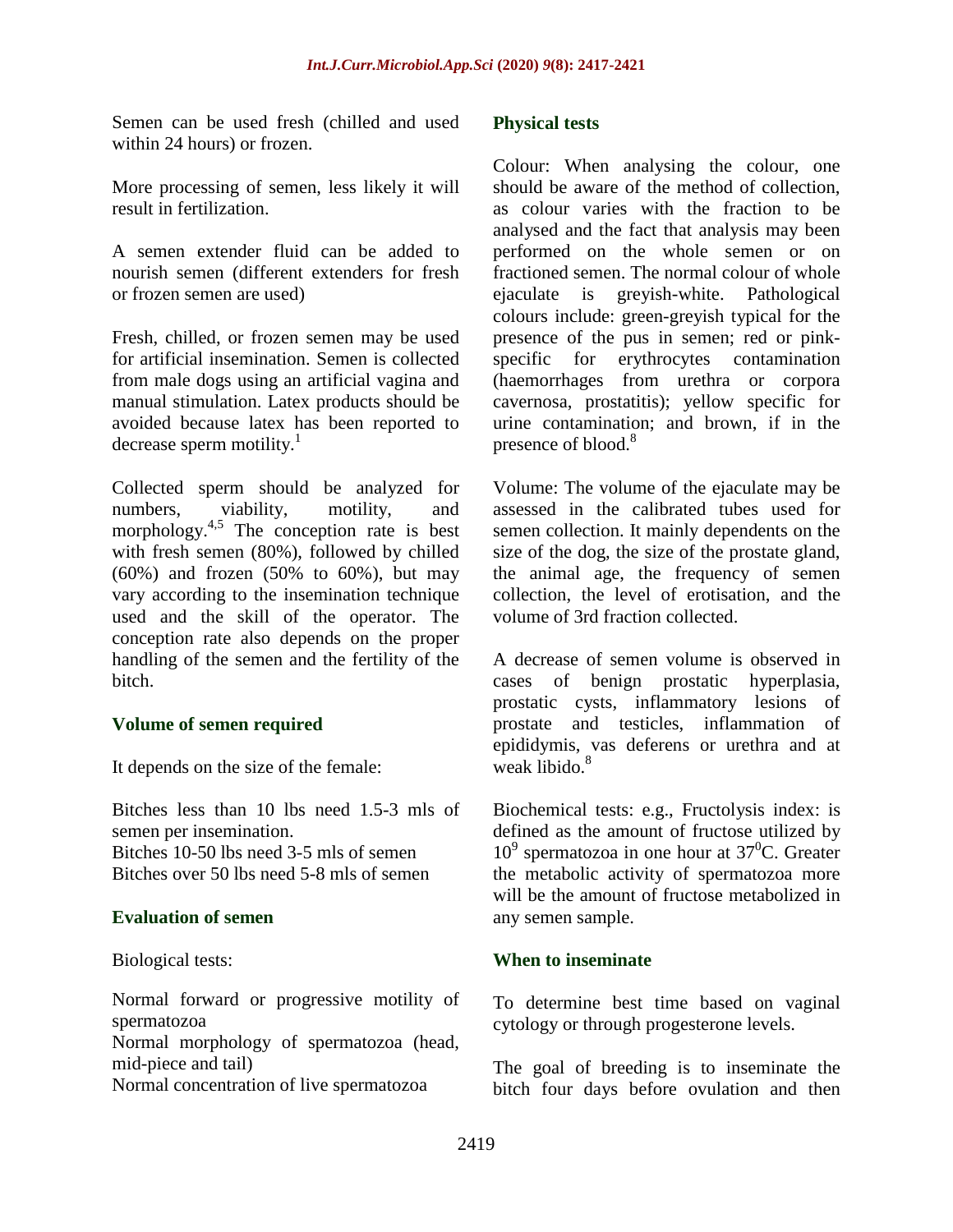every two days until the final insemination at two days after ovulation (this results in maximum litter size).

Once prepared, the semen can be deposited either in front of the cervix or just inside the uterus.

Samples deposited just in front of the cervix result in the best success.

Placement of the semen into the proper area of the reproductive tract requires some specialized equipment. (Long pipettes are commercially available)

## **AI equipments**



#### **Insemination procedure**

Male should not be around the female.

Hold the female in a standing position.

- Draw the appropriate amount of semen into a sterile syringe and attach this to the appropriate pipette.
- Pipette is then guided into the upper vagina by a gloved, lubricated finger inserted into the vaginal canal.

Semen is deposited

Syringe is filled with air, and remaining semen is injected after initial push of the syringe.

Pipette is removed

Vaginal wall is stimulated with inserted finger for several minutes

Finger is removed.

Rear of dog is elevated for 5-10 minutes. Do not push abdomen.

Do not allow dog to squat.

Do not allow to urinate or jump for 30-60 minutes.

Female can return to normal activity after one hour.

#### **Artificial insemination in the Bitch**



## **Surgical insemination**

Uterus is exposed, the semen sample is introduced into the uterus by a needle and syringe.

Not the most effective method but may be required.



#### **Results of AI in bitches**

- Natural breeding there is 80-95% success rate of pregnancy
- With AI using fresh semen, 62-100% success rate
- With AI using chilled semen, 59-80% success rate
- With AI using frozen semen deposited into